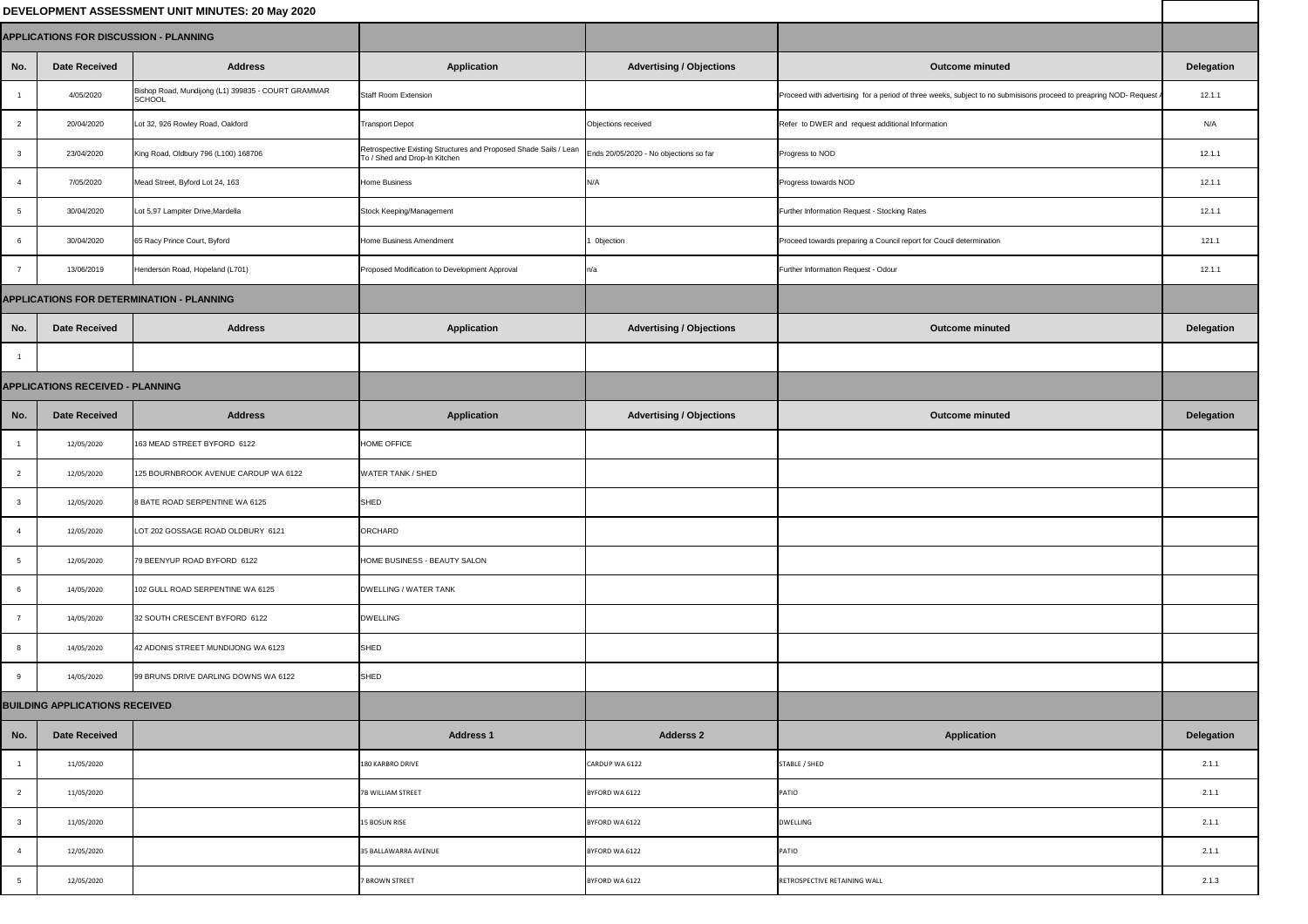| -6             | 13/05/2020                                    |                               | 13 HOFFMAN WAY                              | BYFORD WA 6122                     | POOL / SECURITY BARRIER                                   | 2.1.1               |
|----------------|-----------------------------------------------|-------------------------------|---------------------------------------------|------------------------------------|-----------------------------------------------------------|---------------------|
| $\overline{7}$ | 13/05/2020                                    |                               | 189 BLAIR ROAD                              | OAKFORD WA 6121                    | <b>DWELLING</b>                                           | 2.1.1               |
| - 8            | 13/05/2020                                    |                               | 16 MIDDLETON CLOSE                          | SERPENTINE WA 6125                 | RETROSPECTIVE BATHROOM FIT OUT TO SHED                    | 2.1.3               |
| 9              | 14/05/2020                                    |                               | LOT 11 GOSSAGE ROAD                         | OLDBURY 6121                       | COMMERCIAL - SEEDLING FACTORY TRAY WASH / RETAINING WALLS | 2.1.1               |
| 10             | 14/05/2020                                    |                               | LOT 22 KARNUP ROAD                          | SERPENTINE WA 6125                 | <b>EARTHWORKS FOR DWELLING</b>                            | 2.1.1               |
| 11             | 15/05/2020                                    |                               | 52 WESTRALIA ROAD                           | BYFORD WA 6122                     | DWELLING                                                  | 2.1.1               |
| 12             | 15/05/2020                                    |                               | 20 LIPIZZANER ROAD                          | BYFORD WA 6122                     | <b>DWELLING</b>                                           | 2.1.1               |
|                | <b>BUILDING PERMIT DETERMINATIONS</b>         |                               |                                             |                                    |                                                           |                     |
| No.            | <b>Date Approved</b>                          | <b>Applicant</b>              | <b>Address</b>                              | <b>Proposal</b>                    | <b>Recommended minuted</b>                                | <b>Delegation</b>   |
|                | 11/05/2020                                    |                               | 6 COASTAL STREET BYFORD WA 6122             | <b>DWELLING</b>                    | APPROVED UNDER DELEGATED AUTHORITY                        | 2.1.1               |
|                | 11/05/2020                                    |                               | 178 KOKODA BOULEVARD BYFORD WA 6122         | <b>DWELLING</b>                    | APPROVED UNDER DELEGATED AUTHORITY                        | 2.1.1               |
| $\mathbf{3}$   | 11/05/2020                                    |                               | 139 MALARKEY ROAD BYFORD WA 6122            | RETROSPECTIVE RETAINING WALL       | APPROVED UNDER DELEGATED AUTHORITY                        | 2.1.3               |
|                | 11/05/2020                                    |                               | 22 MAKYBE BOULEVARD BYFORD WA 6122          | <b>POOL BARRIER FENCE</b>          | APPROVED UNDER DELEGATED AUTHORITY                        | 2.1.1               |
|                | 12/05/2020                                    |                               | 16 RELIANT RETREAT BYFORD 6122              | SWIMMING POOL AND SECURITY BARRIER | APPROVED UNDER DELEGATED AUTHORITY                        | 2.1.1               |
|                | 12/05/2020                                    |                               | 28 RIVOSE CRESCENT DARLING DOWNS WA 6122    | <b>SHED</b>                        | APPROVED UNDER DELEGATED AUTHORITY                        | 2.1.1               |
|                | 12/05/2020                                    |                               | 6 GALLON WAY BYFORD WA 6122                 | <b>PATIO</b>                       | APPROVED UNDER DELEGATED AUTHORITY                        | 2.1.1               |
| 8              | 12/05/2020                                    |                               | 4A CHOULES STREET BYFORD WA 6122            | AMENDMENT TO BA20/195              | APPROVED UNDER DELEGATED AUTHORITY                        | 2.1.1               |
| 9              | 12/05/2020                                    |                               | 22 CORDITE CIRCUIT BYFORD WA 6122           | <b>DWELLING</b>                    | APPROVED UNDER DELEGATED AUTHORITY                        | 2.1.1               |
| 10             | 12/05/2020                                    |                               | 23 CARAWAY AVENUE BYFORD WA 6122            | <b>PATIO</b>                       | APPROVED UNDER DELEGATED AUTHORITY                        | 2.1.1               |
| 11             | 12/05/2020                                    |                               | 13 ARARAT ROAD BYFORD WA 6122               | <b>DWELLING</b>                    | APPROVED UNDER DELEGATED AUTHORITY                        | 2.1.1               |
| 12             | 13/05/2020                                    |                               | 23 LEARMOUTH TURN BYFORD WA 6122            | <b>DWELLING</b>                    | APPROVED UNDER DELEGATED AUTHORITY                        | 2.1.1               |
| 13             | 13/05/2020                                    |                               | 19 GALENA WAY BYFORD WA 6122                | RETROSPECTIVE POOL BARRIER         | APPROVED UNDER DELEGATED AUTHORITY                        | 2.1.3               |
| 14             | 13/05/2020                                    |                               | 15 CORYMBIA BOULEVARD BYFORD WA 6122        | <b>PATIO</b>                       | APPROVED UNDER DELEGATED AUTHORITY                        | 2.1.1               |
| 15             | 13/05/2020                                    |                               | 24 RAIN LOVER COURT DARLING DOWNS WA 6122   | AMENDMENT TO BA19/691              | APPROVED UNDER DELEGATED AUTHORITY                        | 2.1.1               |
| 16             | 14/05/2020                                    |                               | LOT 20 KARNUP ROAD SERPENTINE 6125          | <b>DWELLING</b>                    | APPROVED UNDER DELEGATED AUTHORITY                        | 2.1.1               |
| 17             | 14/05/2020                                    |                               | 8 RELIANT RETREAT BYFORD 6122               | <b>DWELLING</b>                    | APPROVED UNDER DELEGATED AUTHORITY                        | 2.1.1               |
| 18             | 15/05/2020                                    |                               | 7 CHIDLOW WAY BYFORD WA 6122                | <b>DWELLING</b>                    | APPROVED UNDER DELEGATED AUTHORITY                        | 2.1.1               |
| 19             | 15/05/2020                                    |                               | 169 ABERNETHY ROAD BYFORD 6122              | <b>DWELLING</b>                    | APPROVED UNDER DELEGATED AUTHORITY                        | 2.1.1               |
|                | <b>HEALTH SERVICE - Applications received</b> |                               |                                             |                                    |                                                           |                     |
| No.            | <b>Date Received</b>                          | <b>Address</b>                | Proposal                                    | <b>Recommended minuted</b>         | <b>Delegation</b>                                         | <b>BP/DA Number</b> |
|                | 7/05/2020                                     | 801 South Western Hwy, Byford | Food premise notification/registration form |                                    | 6.1.2                                                     | IN20/9281           |

|                | 13/05/2020                                    |                  | 13 HOFFMAN WAY                            | BYFORD WA 6122                     | POOL / SECURITY BARRIER                                   | 2.1.1               |
|----------------|-----------------------------------------------|------------------|-------------------------------------------|------------------------------------|-----------------------------------------------------------|---------------------|
| $\overline{7}$ | 13/05/2020                                    |                  | 189 BLAIR ROAD                            | OAKFORD WA 6121                    | <b>DWELLING</b>                                           | 2.1.1               |
|                | 13/05/2020                                    |                  | <b>16 MIDDLETON CLOSE</b>                 | SERPENTINE WA 6125                 | RETROSPECTIVE BATHROOM FIT OUT TO SHED                    | 2.1.3               |
|                | 14/05/2020                                    |                  | LOT 11 GOSSAGE ROAD                       | OLDBURY 6121                       | COMMERCIAL - SEEDLING FACTORY TRAY WASH / RETAINING WALLS | 2.1.1               |
| 10             | 14/05/2020                                    |                  | LOT 22 KARNUP ROAD                        | <b>SERPENTINE WA 6125</b>          | <b>EARTHWORKS FOR DWELLING</b>                            | 2.1.1               |
| 11             | 15/05/2020                                    |                  | 52 WESTRALIA ROAD                         | BYFORD WA 6122                     | <b>DWELLING</b>                                           | 2.1.1               |
| 12             | 15/05/2020                                    |                  | 20 LIPIZZANER ROAD                        | BYFORD WA 6122                     | <b>DWELLING</b>                                           | 2.1.1               |
|                | <b>BUILDING PERMIT DETERMINATIONS</b>         |                  |                                           |                                    |                                                           |                     |
| No.            | <b>Date Approved</b>                          | <b>Applicant</b> | <b>Address</b>                            | <b>Proposal</b>                    | <b>Recommended minuted</b>                                | <b>Delegation</b>   |
|                | 11/05/2020                                    |                  | 6 COASTAL STREET BYFORD WA 6122           | <b>DWELLING</b>                    | APPROVED UNDER DELEGATED AUTHORITY                        | 2.1.1               |
| $\sim$         | 11/05/2020                                    |                  | 178 KOKODA BOULEVARD BYFORD WA 6122       | <b>DWELLING</b>                    | APPROVED UNDER DELEGATED AUTHORITY                        | 2.1.1               |
| -3             | 11/05/2020                                    |                  | 139 MALARKEY ROAD BYFORD WA 6122          | RETROSPECTIVE RETAINING WALL       | APPROVED UNDER DELEGATED AUTHORITY                        | 2.1.3               |
|                | 11/05/2020                                    |                  | 22 MAKYBE BOULEVARD BYFORD WA 6122        | POOL BARRIER FENCE                 | APPROVED UNDER DELEGATED AUTHORITY                        | 2.1.1               |
|                | 12/05/2020                                    |                  | 16 RELIANT RETREAT BYFORD 6122            | SWIMMING POOL AND SECURITY BARRIER | APPROVED UNDER DELEGATED AUTHORITY                        | 2.1.1               |
|                | 12/05/2020                                    |                  | 28 RIVOSE CRESCENT DARLING DOWNS WA 6122  | <b>SHED</b>                        | APPROVED UNDER DELEGATED AUTHORITY                        | 2.1.1               |
|                | 12/05/2020                                    |                  | 6 GALLON WAY BYFORD WA 6122               | <b>PATIO</b>                       | APPROVED UNDER DELEGATED AUTHORITY                        | 2.1.1               |
|                | 12/05/2020                                    |                  | 4A CHOULES STREET BYFORD WA 6122          | AMENDMENT TO BA20/195              | APPROVED UNDER DELEGATED AUTHORITY                        | 2.1.1               |
|                | 12/05/2020                                    |                  | 22 CORDITE CIRCUIT BYFORD WA 6122         | <b>DWELLING</b>                    | APPROVED UNDER DELEGATED AUTHORITY                        | 2.1.1               |
| 10             | 12/05/2020                                    |                  | 23 CARAWAY AVENUE BYFORD WA 6122          | PATIO                              | APPROVED UNDER DELEGATED AUTHORITY                        | 2.1.1               |
| 11             | 12/05/2020                                    |                  | 13 ARARAT ROAD BYFORD WA 6122             | <b>DWELLING</b>                    | APPROVED UNDER DELEGATED AUTHORITY                        | 2.1.1               |
| 12             | 13/05/2020                                    |                  | 23 LEARMOUTH TURN BYFORD WA 6122          | <b>DWELLING</b>                    | APPROVED UNDER DELEGATED AUTHORITY                        | 2.1.1               |
| 13             | 13/05/2020                                    |                  | 19 GALENA WAY BYFORD WA 6122              | RETROSPECTIVE POOL BARRIER         | APPROVED UNDER DELEGATED AUTHORITY                        | 2.1.3               |
| 14             | 13/05/2020                                    |                  | 15 CORYMBIA BOULEVARD BYFORD WA 6122      | PATIO                              | APPROVED UNDER DELEGATED AUTHORITY                        | 2.1.1               |
| 15             | 13/05/2020                                    |                  | 24 RAIN LOVER COURT DARLING DOWNS WA 6122 | AMENDMENT TO BA19/691              | APPROVED UNDER DELEGATED AUTHORITY                        | 2.1.1               |
| 16             | 14/05/2020                                    |                  | LOT 20 KARNUP ROAD SERPENTINE 6125        | <b>DWELLING</b>                    | APPROVED UNDER DELEGATED AUTHORITY                        | 2.1.1               |
| 17             | 14/05/2020                                    |                  | 8 RELIANT RETREAT BYFORD 6122             | <b>DWELLING</b>                    | APPROVED UNDER DELEGATED AUTHORITY                        | 2.1.1               |
| 18             | 15/05/2020                                    |                  | 7 CHIDLOW WAY BYFORD WA 6122              | <b>DWELLING</b>                    | APPROVED UNDER DELEGATED AUTHORITY                        | 2.1.1               |
| 19             | 15/05/2020                                    |                  | 169 ABERNETHY ROAD BYFORD 6122            | <b>DWELLING</b>                    | APPROVED UNDER DELEGATED AUTHORITY                        | 2.1.1               |
|                | <b>HEALTH SERVICE - Applications received</b> |                  |                                           |                                    |                                                           |                     |
| No.            | <b>Date Received</b>                          | <b>Address</b>   | Proposal                                  | <b>Recommended minuted</b>         | <b>Delegation</b>                                         | <b>BP/DA Number</b> |
|                |                                               |                  |                                           |                                    |                                                           |                     |